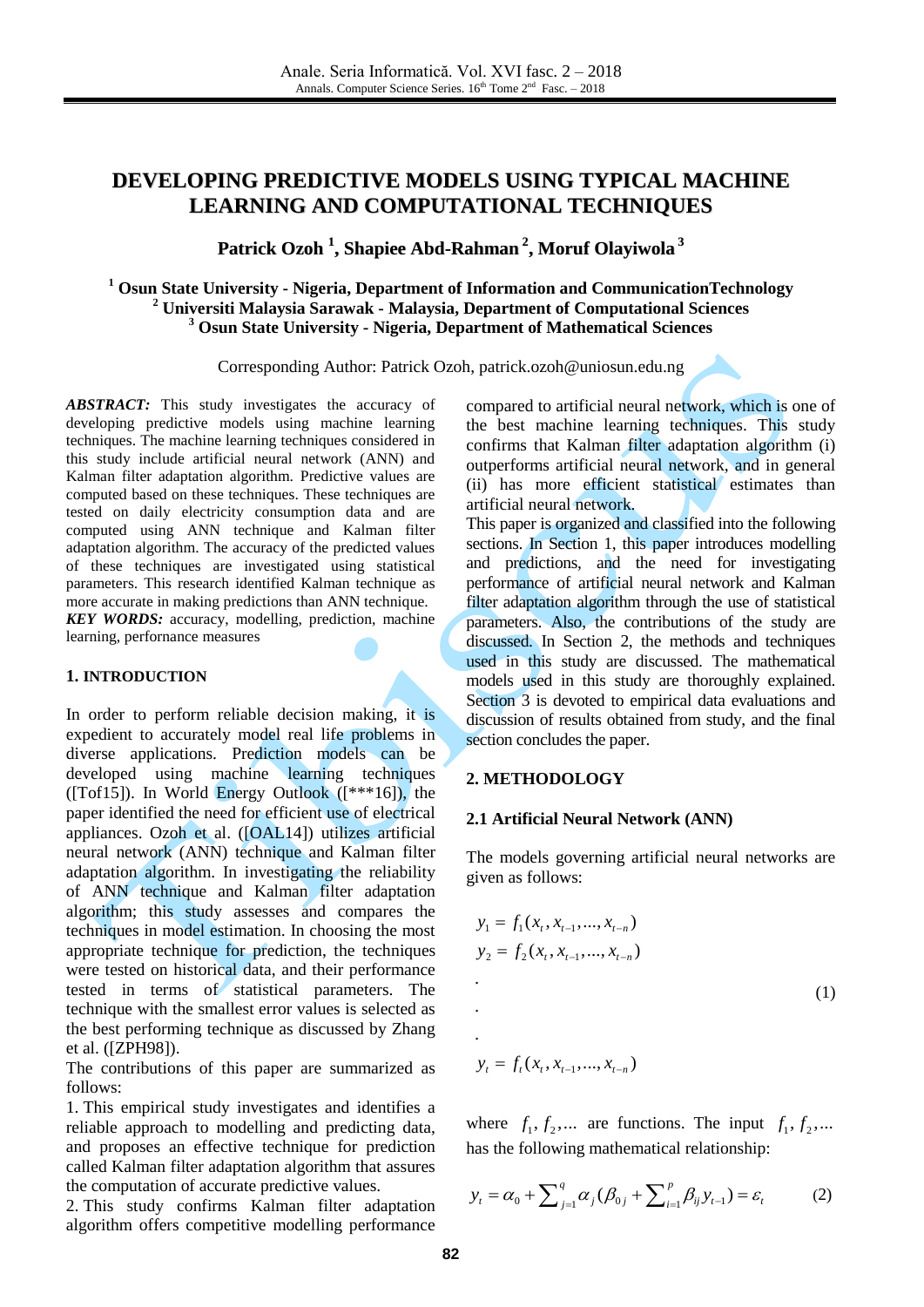and

where

$$
\alpha_j (j=0,1,...)
$$

 $\beta_{ij}$  (*i* = 0,1,..., *p*; *j* = 0,1,...) are parameters.

## **2.2 Kalman Filter Adaptation Technique**

Kalman filter algorithm is represented as ([Hox02]):  
\n
$$
y_{1i} = y_{10} + y_{10}x_{0i} + \beta_{11}y_{1i} + \varepsilon_{oi}
$$
\n
$$
y_{2i} = y_{20} + y_{21}x_{1i} + y_{22}x_{2i} + \beta_{21}y_{1i} + \varepsilon_{1i}
$$
\n
$$
y_{3i} = y_{30} + y_{32}x_{2i} + \beta_{31}y_{1i} + \beta_{32}y_{2i} + \varepsilon_{2i}
$$
\n
$$
\vdots
$$
\n
$$
y_{ni} = y_{i0} + y_{(i,i-1)}x_{(i-1,i)} + \beta_{i1}y_{1i} + \beta_{i2}y_{2i} + \dots + \beta_{(i,i-1)}y_{(i-1,i)} + \varepsilon_{(i-1,i)}
$$
\n(3)

 $y_{(t-1,i)}$  and  $\beta_{(t,t-1)}$   $(t = 0,1,2,...)$  are parameters,  $y_{ti}$  is output, and  $\varepsilon_{(t-1,i)}$  are constants.  $x_t$  is given as price; temperature and humidity are given as  $y_t$ . The dependent variable is given as  $y_i$ .

Equation (3) gives

$$
y_{ii} = b_{t0} + b_{(t, t-1)}x_{(t-1,i)} + \alpha_{t1}y_{1i} + \dots + \alpha_{(t, t-1)}y_{t-1}
$$
 (4)

$$
\varepsilon_{ii} = y_{ii} - y_{ii} = bt_0 - b_{(t, t-1)}x_{(t-1, i)} - \alpha_{ii}y_{1i} - \alpha_{t2}y_{2i} - \dots - \alpha_{(t, t-1)}y_{(t-1, i)}
$$
(5)

for  $t = 1, 2, ...n$ Equation (5) gives values between observed and the predicted values.

$$
SSE = \sum_{i=1}^{n} (y_{ii} - b_{i0} - b_{(t,t-1)}x_{(t-1,i)} - \alpha_{t1}y_{1i} - \alpha_{t2}y_{2i} - \dots - \alpha_{(t,t-1)}y_{(t-1,i)})^2
$$
 (6)

The Standard deviation (SD) for the values is:

$$
SD = \sum_{i=1}^{n} \frac{(x_i - \mu)^2}{n}
$$
 (7)

 $x_i$  are the actual values,  $\mu$  is the mean for the values, and *n* is sample size of proceeding values. The computation for standard error for values used in this study is given as:

$$
SE = \frac{SD}{\sqrt{n}}\tag{8}
$$

The accuracy of the results of this study are tested using the *root mean square error* (*RMSE*) and the *mean average percentage error* (*MAPE*). These statistical parameters are computed using the following relationships:

$$
RMSE = \sqrt{\frac{(e_t)^2}{N}}
$$
  
(9)

$$
MAPE = \frac{1}{N} \sum_{i=1}^{n} \left| \frac{e_i}{y_i} \right| * 100
$$
 (10)

where,  $e_t$  is the individual estimated error,  $y_t$  is the actual value, and  $N$  is total number of sample size. The results for this study are implanted using MATLAB programming language.

# **3. RESULTS AND DISCUSSION**

The results for this study are presented in this section. The electricity prices used for the period understudy are displayed in Figure 1. Figure 1 indicates that electricity consumption demonstrates a regular behaviour when compared with price.



**Fig. 1. Consumption relating to price**

Table 1 investigates the accuracy of the predicted values for artificial neural network (ANN) and Kalman technique by computing and comparing their respective *root mean square error* (*RMSE*) and the *mean average percentage error* (*MAPE*).

|  | Table 1. Performance of ANN and Kalman algorithm |
|--|--------------------------------------------------|
|  |                                                  |

| <b>Parameters</b> | <b>By ANN</b> | <b>By Kalman</b> |
|-------------------|---------------|------------------|
| RMSE              | 5.5           | 7.3E-15          |
| MA PF.            |               | $3.9E-15$        |

The respective *RMSE* and *MAPE* of Kalman filter adaptation algorithm are lower than that of artificial neural network technique. Table 1 show that the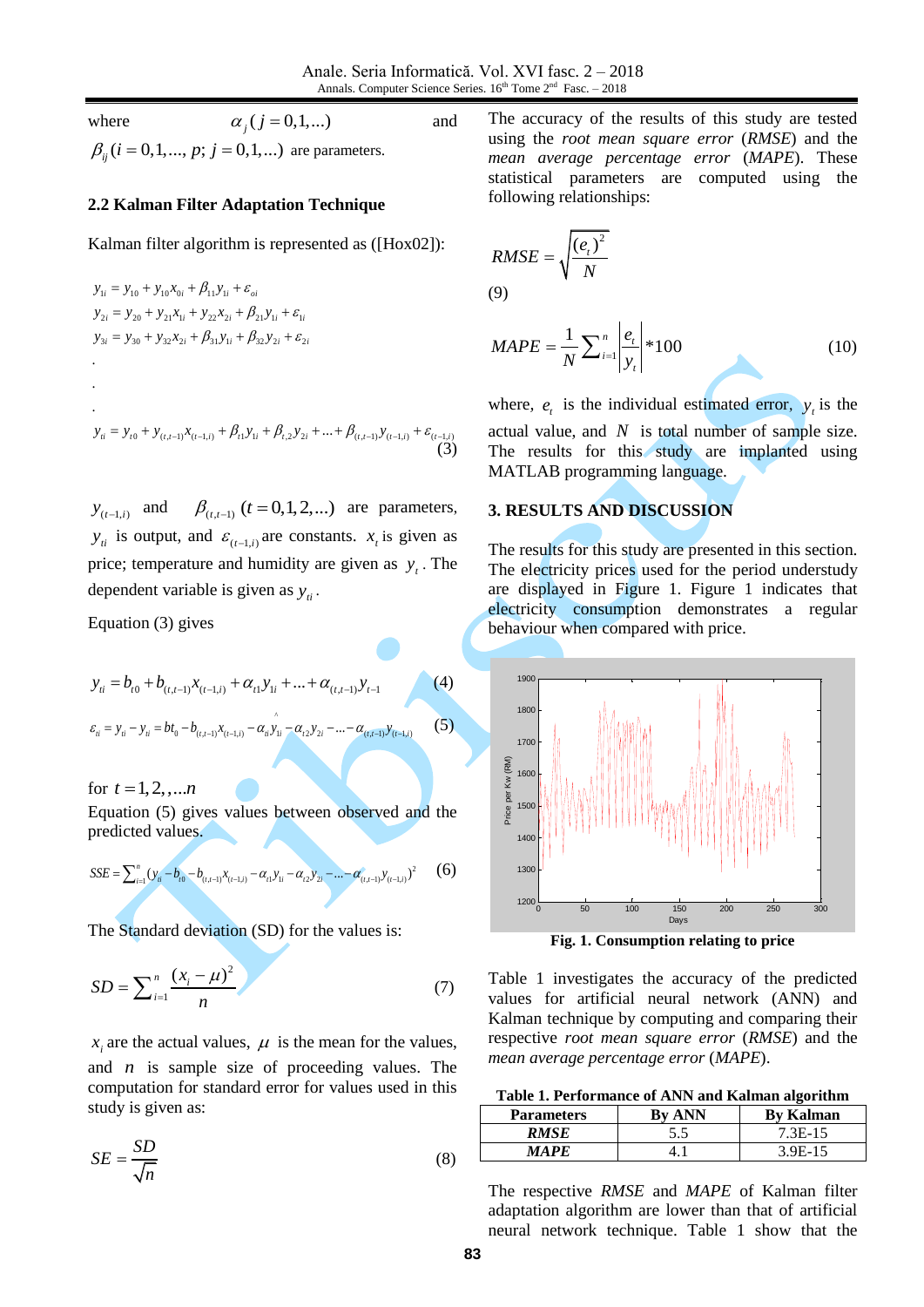*RMSE* for Kalman filter adaptation algorithm is 7.3E-15, and 3.9E-15 for *MAPE*, which are very much better than artificial neural network, i.e. 5.5 for *RMSE* and 4.1 for *MAPE*. Therefore, Kalman filter adaptation algorithm performs better than artificial neural network.

Figure 2 and Figure 3 predicts daily electricity consumption by artificial neural network (ANN) technique and Kalman filter adaptation algorithm respectively. Figure 3 shows the closeness of predicted values to actual values using Kalman technique compared with ANN. This confirms results obtained in Table 1.



**Fig. 2. Actual consumption compared with predicted values by ANN**



**Fig. 3. Actual consumption compared with predicted values by Kalman method**

The statistical parameters artificial neural network (ANN) and Kalman technique are computed to investigate statistical inference of the results of the study. The standard deviation values of the techniques are compared to show the closeness of the predicted values to actual consumption, and as a result to investigate he accuracy of the results. Table 2 shows standard deviation of Kalman filter adaptation algorithm (0.1%) is lower compared with ANN technique (11.3%). This confirms results obtained in Table 1, Table 2, Figure 2 and Figure 3 respectively. Thus, Kalman filter adaptation algorithm has a better forecasting accuracy, compared with ANN technique.

| rabic 2. Danistical parameters |       |           |      |       |  |  |
|--------------------------------|-------|-----------|------|-------|--|--|
| <b>Technique</b>               | Mean  | Std. Dev. | Min. | Max.  |  |  |
| Kalman                         | 98.5  | $0.1\%$   | 78.6 | 113.9 |  |  |
| ANN                            | $-98$ | 11.3%     | 81.3 | 19.6  |  |  |

# **4. CONCLUSIONS**

A reliable approach is necessary in modeling and predictions, otherwise inappropriate models and poor estimates may occur. This study investigates the accuracy of developing predictive models using artificial neural network (ANN) and Kalman filter adaptation algorithm. These models are tested on historical data using these techniques. This study indicates that Kalman filter adaptation algorithm is more effective compared to the artificial neural network. This enabled Kalman filter adaptation algorithm to be more effective in predicting data.

For future work, a study will be undertaken to develop predictive models of factors affecting household appliance usage. Some of the factors that will be utilized to develop these predictive models include price of electricity usage, atmospheric temperature, and humidity. Models will be developed based on these factors.

# **REFERENCES**

- [Hox02] **J. Hox** *Introduction to structural equation modeling*, Family science review, vol. 11: 354-373, 2002.
- [OAL14] **P. Ozoh, S. Abd-Rahman, J. Labadin -** *A comparative analysis of techniques for forecasting electricity consumption*, International journal of computer applications, vol. 8(15): 8–12, 2014.
- [Tof15] **C. Tofallis** *A better measure of relative prediction accuracy for model selection and model estimation*, Journal of the operational research society, vol. 66(8): 1352-1362, 2015.
- [ZPH98] **G. Zhang, B. E. Patuwo, M. Y. Hu** *Forecasting with artificial neural networks: the state of the art*, International journal of forecasting, vol. 14: 35–62, 1998.
- [\*\*\*16] **\*\*\* -** *World Energy Outlook,* Retrieved from *doi:10.1787/weo-2013-en/*, 2016.